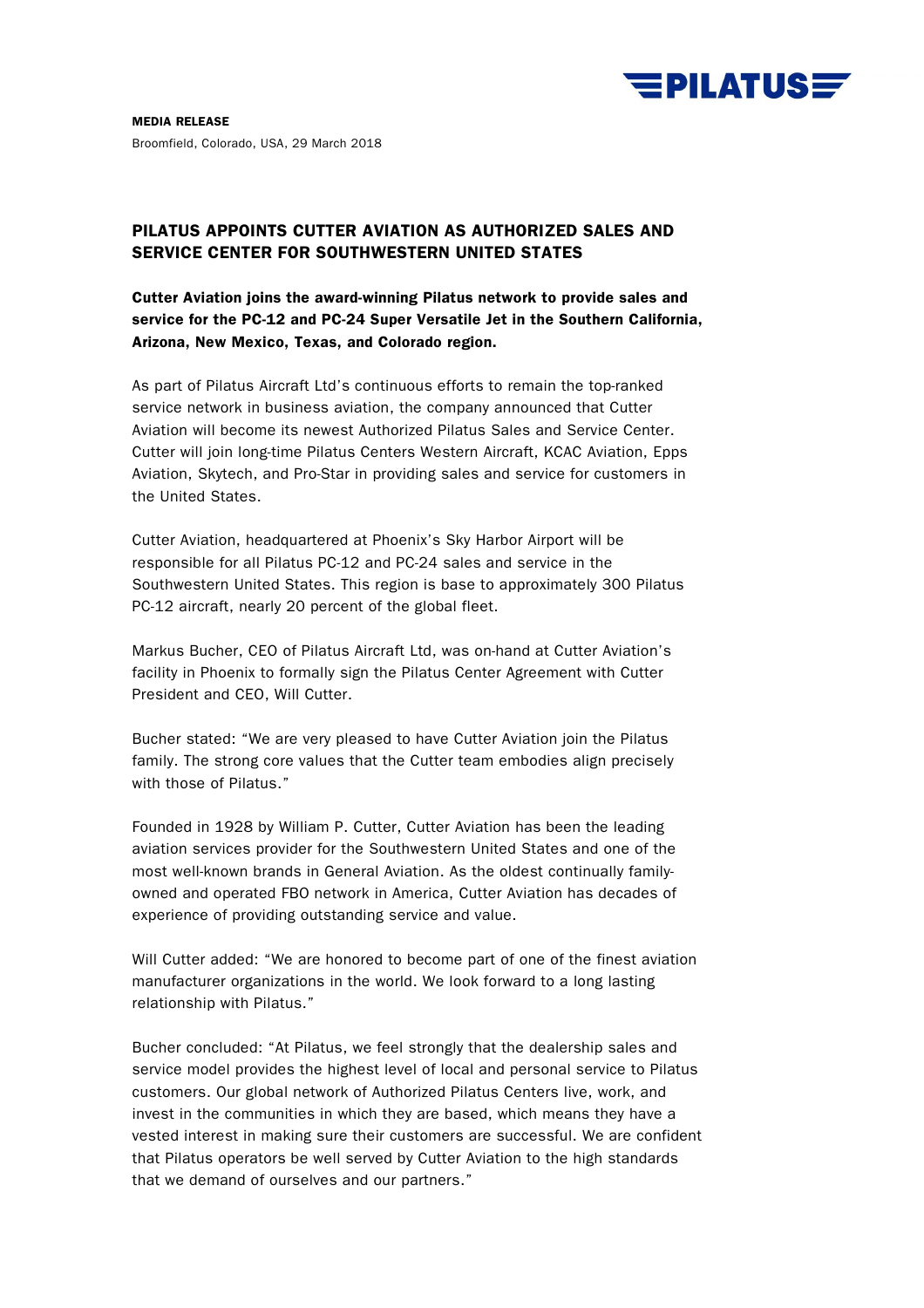

## **MEDIA RELEASE**

Page 2/3

# **Further media information is available from:**

Tom Aniello, Vice President of Marketing Pilatus Business Aircraft Ltd Rocky Mountain Metropolitan Airport (BJC) 11755 Airport Way Broomfield, CO 80021, USA Phone: +1 303 438 5992 E-Mail: tom.aniello@pilatus-aircraft.com

Genaro Sanchez, Director of Marketing and Communications Cutter Aviation Phoenix Sky Harbor Int'l Airport (PHX) 2802 E. Old Tower Road Phoenix, AZ 85034-6000 Phone: +1 602 267 4045 E-Mail: gsanchez@cutteraviation.com

Photos are available to download, free of charge, at www.pilatus-aircraft.com/photos.